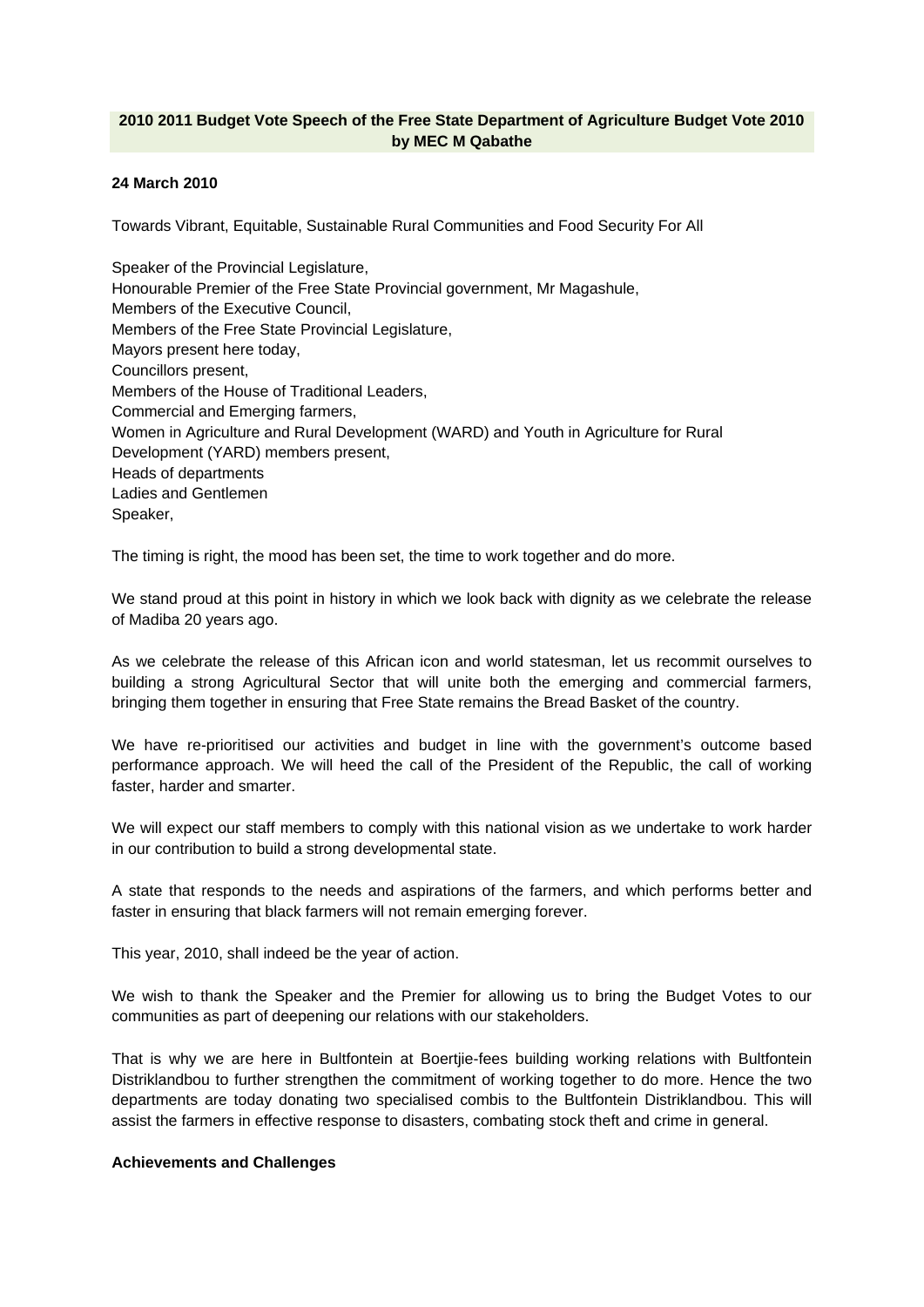Speaker, today we have come to witness at how we have progressed on this journey of hope and how we build towards the future. We have come to re-energise and recommit ourselves in yet another phase of our National Democratic Revolution.

 In the previous tabling of the Budget Vote we indicated that there was an agreement between the People's Republic of China and the Republic of South Africa to construct the fish Hatchery for R 45 million. Today we are happy to announce that work has started and progressing well. Currently 100 temporary job opportunities are being created in different phases and eventually six permanent technical jobs will be created. This project has brought hope to the people of Xhariep, an area marked by high poverty levels.

We have strong working relations with our commercial farmers and the following achievements are testimony to that:

 $\bullet$ A total amount of R188 million was brought into this province from export of animals and animal products to SADC and European Union countries.

We can mention:

- Mr Almur Smit from Parys who exports layers to Lesotho;
- Mr Edwin Claassen of Maitland Meat Distributors in Sasolburg who exports red meat to Lesotho, Namibia, Swaziland and Botswana.
- Supreme Poultry from Botshabelo that exports poultry meat to Lesotho and Namibia, and
- Mrs Marina Terblanche' who exports hides and skins to the European countries.

These farmers are amongst those assisted by our Veterinary Services through certification of their animals and animal products. In working together we are doing more and will do much more this year. Simzwile u President Wethu.

We are honoured by the presence of our previous winners in the following categories:

- Ms Ntshiuoa Kobo from Tweespruit the first prize winner of Export Markets and also an overall winner of National Female Farmer of the Year Awards 2009,

- Tswellang Pele Bomme from Jagersfontein first prize winners under household category for the year 2009,

- Mr Zim from Kestel the winner of both best Emerging Dairy Farmer of the Year, and Dry Beans Awards for 2009;

- Mr Moloi from Fouriesburg the winner of best Emerging Grain Producer of the Year 2009,

- Mr Jaap van der Westhuizen from Parys best commercial grain producer of the year

*Motsamaisi wa Dipuisano, re kgathatshehile haholo ke ho utlwa masedinyaneng ka maqulwana a nyollang ditheko tsa dijo, hona ho nyenyefatsa ditheko tsa dihlahiswa tsa dihwai tsa rona.* 

*Re tshwela ka mathe diketso tsena tsa bobodu le bo menemene bo etswang ke dikhampani tsena tse thefulang tlhahiso ya dijo. Re tshehetsa dipatlisiso tse etswang ke lekgotla le shebaneng le ditlhodisano tsa ditheko (Competition Commission) mabapi le dikhampani tsena tse latelang: Premier foods, Tiger Brand, Foodcorp le Pioneer foods.* 

These continuous corrupt and fraudulent practices by these companies are undermining the efforts of the government in fighting poverty and ensuring food security for all.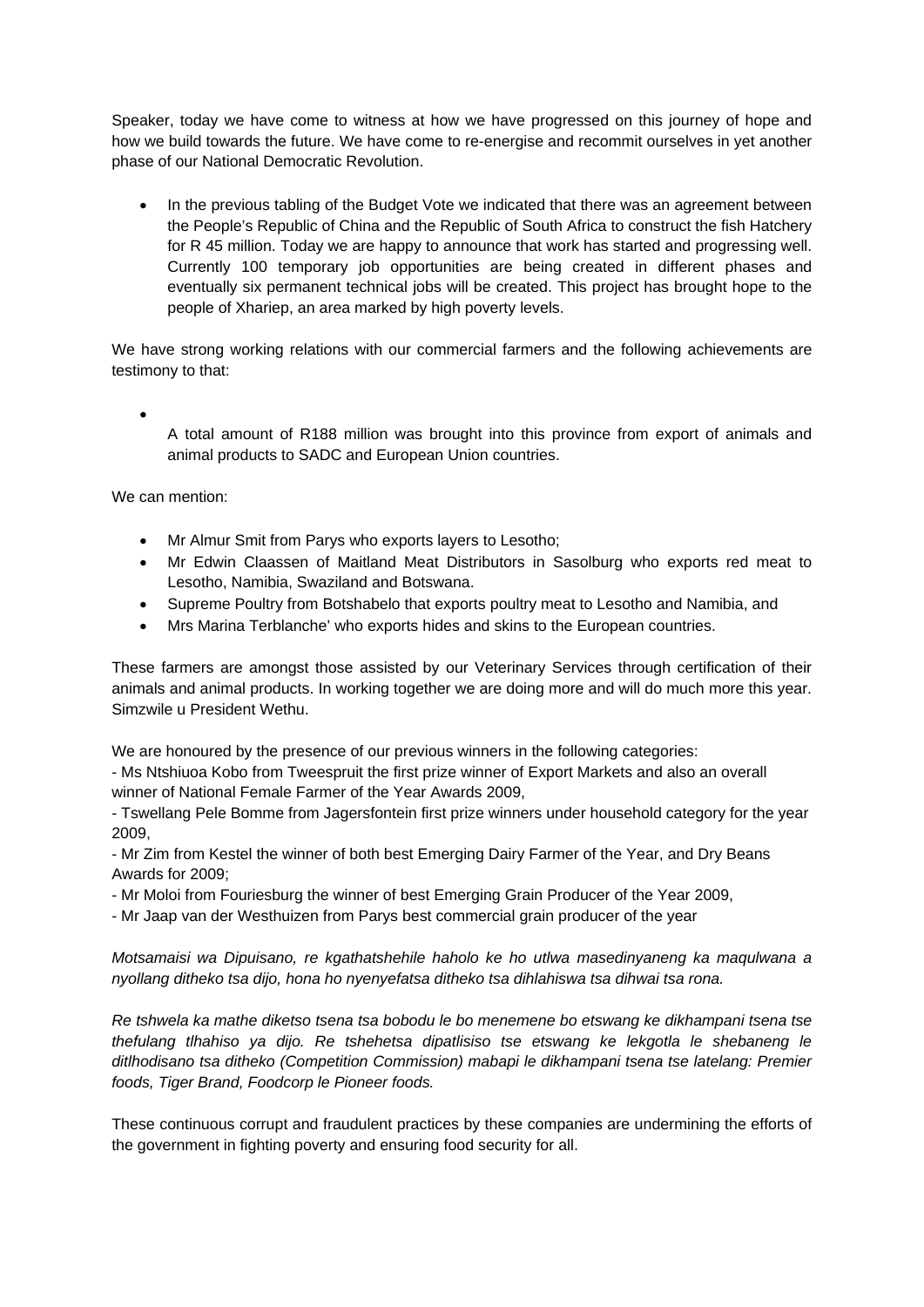*Dikhampani tsena di laola diporensente tse fetang mashome a robong (90%) tsa mmaraka wa phoofo ya koro. Re tla tswela pele ho ba kgahlanong le diketso tsena tsa bobodu tse seng molaong tse amang hampe tlhahiso ya dijo.* 

*Motsamaisi wa dipuisano, re le lefapha re tshehetsa Operation hlasela ka ho otloloha e leng leano leo profinsi e le nkileng ho potlakisa phano ya ditshebeletso.* 

*Re tla hlasela bofuma, re tla bo lwantsa mme ke dumela hore qetellong, mmoho re tla bo hlola. Selemong sena setjha sa ditjhelete re tla kenya tshebetsong hara tse ding diprojeke tsena tse latelang dibakeng tse fapaneng:* 

- Thaba Nchu Agripark, R2 million
- Ficksburg Setsoto cow hotel, R2.5 million
- Zastron infrastructure development for livestock, R1.1 million
- Matjhabeng irrigation projects, R1 million
- Heilbron grow together poultry, R1.2 million.

*Speaker, die 2010/11 begroting maak voorsiening vir 'n groot belegging vir die toekoms. Die department sal ook ander volhoubare initiatiewe van stapel stuur om bystand te verleen aan landbouondernemers en boere om hul produktiwiteit te verhoog. Ons het 'n versoek gerig aan die nasionale Departement van Landbou, Bosbou en Visserye om bystand te verleen aan boere wat probleme ondervind om hul lenings rakende landbou-insette en infrastruktuur te finansier.* 

*Ons sal ook hulp verleen aan die ontwikkeling van meer mededingende markte. Ons sal boere wat wil kommersialiseer bystaan deur middel van Navorsing en Ontwikkeling. Ons sal handelsgeorienteerde kooperasies vestig en sodoende die aantal boere wat vir markte produseer verhoog.* 

## **Farm Workers and Farm Dwellers**

Speaker, *tshireletso ya ditokelo tsa bodulo ho baahi le basebeletsi ba mapolasing esale e le ntlha ya bohlokwa Molaotheong wa rona, empa ha eso fihlele sepheo sa yona sa ho ntlafatsa dikamang pakeng tsa beng ba mapolasi, baahi le basebeletsi ba mapolasing* 

*Bo bong ba mathata a tobaneng le basebeletsi le baahi ba mapolasing ke ho iphumanela boemedi ba semolao nakong eo ditokelo tsa bona tsa mantlha di thunthetswang.* 

*Sesosa sa bothata bona ke bofuma ba boja-dikate boo ba phelang kahara bona. Bofuma bona, bo boela bo ba hlokisa bokgoni ba ho itefella ditjeho tsa ho fumana boemedi ba semolao.* 

*Tharollo ya bothata bona ba baahi le basebeletsi ba mapolasing ke phumantsho ya matlole, tsebo ya ditokelo tsa bona le batho ba ka ba phallelang hang ha ba teana le mathata ana.* 

*Ketsahalo e tswang ho etsahala moo ntate Mbulelo Phillips April wa polasing enngwe mane Parys, moo a ileng a hatiswa ka terekere ke rapolasi wa hae, e sisimolla maikutlo. Se utlwiswang bohloko ka ho fetisisa ke hore rapolasi ya amehang ha a ka a itlhopha le ho etela ntate April leha a se a le diphateng tse tjhesang. Ketsahalo ena ha se mokgelo empa e le mohlala wa tse ngata tse etsahalang di sa tlalewe.* 

*Kaha re le mmuso o etellwang pele ke mokgatlo o kgathallang wa ANC, re ile ra tlola matjato ho netefatsa hore rapolasi eo o llelwa ke ditshepe; ha Lefapha la Mesebetsi le ntse le seka seka tsela eo a ka thuswang ka yona dintlheng tse amanang le ditokelo tsa hae jwaloka mosebeletsi wa polasing.*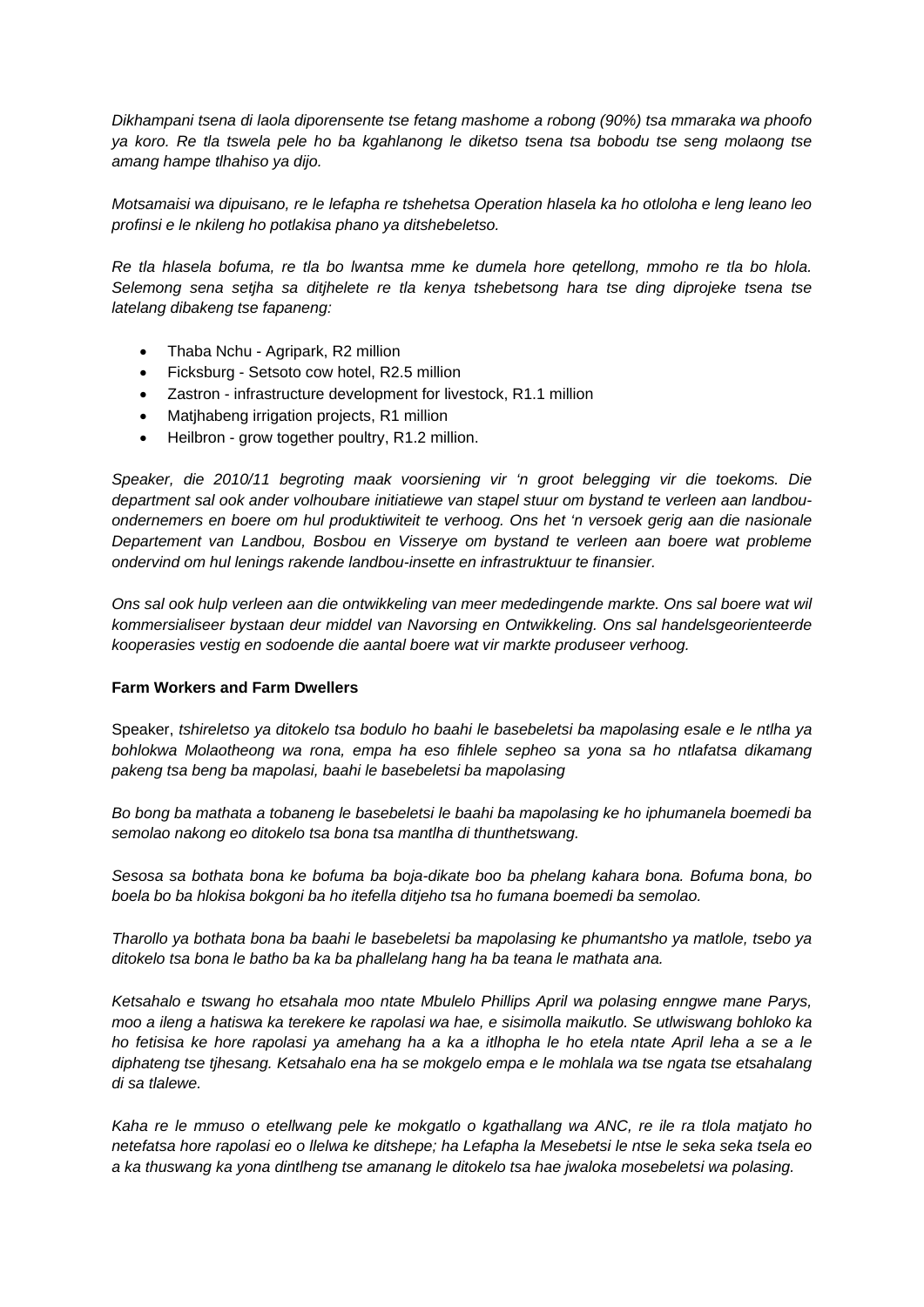Speaker, there is a need to have an integrated, co-ordinated, inter-departmental, inter-sectoral cooperative approach, with all the role players committed to changing the current situation. It is for this reason that this Department will during the cause of the year in question, call upon final year law students to review and assist the Department to formulate a Provincial Specific Responsive Strategy in dealing with farm dwellers and farm worker related cases such as that of Mbulelo. But to also look at the gaps and weaknesses we might have, in ensuring that the Extension of Security of Tenure Act (ESTA) is utilised maximally to the protection of all.

The security of farmers is a concern to the Department we therefore strongly condemn the killings of farmers and will work closely with the Department of Police, Roads and Transport in ensuring safety of farmers, farm workers and dwellers. We strongly condemn all forms of human rights violations at farms

We will hold Farmers and Farm Workers Summit with the intention to ensure nation building. We need our farmers and farm workers to live in peace and harmony with one another.

#### **Investing in Education**

Honourable Speaker, education is one of the five key priorities as set by our President Jacob Zuma, a forever caring cadre.

As we partner with Department of Education in our endeavours to reintroduce and promote agriculture at schools; we will encourage young people to take agriculture as a field of study at tertiary level especially in the veterinary and agricultural engineering sciences.

Speaker, we have already started with a programme of action regarding youth mobilisation in agriculture. Last year we hosted 5 secondary schools at Glen and took them on a road show to farms and water purification networks to encourage them to take agriculture as a business or a career.

*Soos ons agbare Premier gesê het, "ons gaan ook vier landbouskole vestig, want ons dink dit is belangrik om reeds op skoolvlak jongmense te betrek by landbou. Dit sal verseker dat studente 'n beter begrip het vir die studierigting op tersiêre vlak. Die landbouskole wat ons sal vestig, is Nampo, Seotlong, Bo-Vaal en Weiveld."* 

*Ons sal ook werk om Unicom skool te hervestig as 'n landbouskool, soos die LUR van Onderwys in sy Begrotingsrede gese het.* 

We will also establish an additional 25 food gardens at rural schools.

#### **Youth**

Speaker, as a department we will continue to encourage young people to participate in Youth in Agriculture for Rural Development (YARD) structure by funding agricultural initiatives.

We shall assist to link the youth interested in agriculture with the National Youth Development Agency and the Youth Affairs Management Directorate in the Premier's Office. We are proud to mention that one young farmer from Motheo in Mangaung, Zanoxolo Jacobs from a farm called Anon through our assistance has a market for Shoprite Checkers, Fruit n Veg Fresh Food Produce and is at an advanced stage to obtain Woolworths Market. When the demand became more than what he can supply, he unselfishly went to other farmers to top up on the supply and helped others to benefit as well.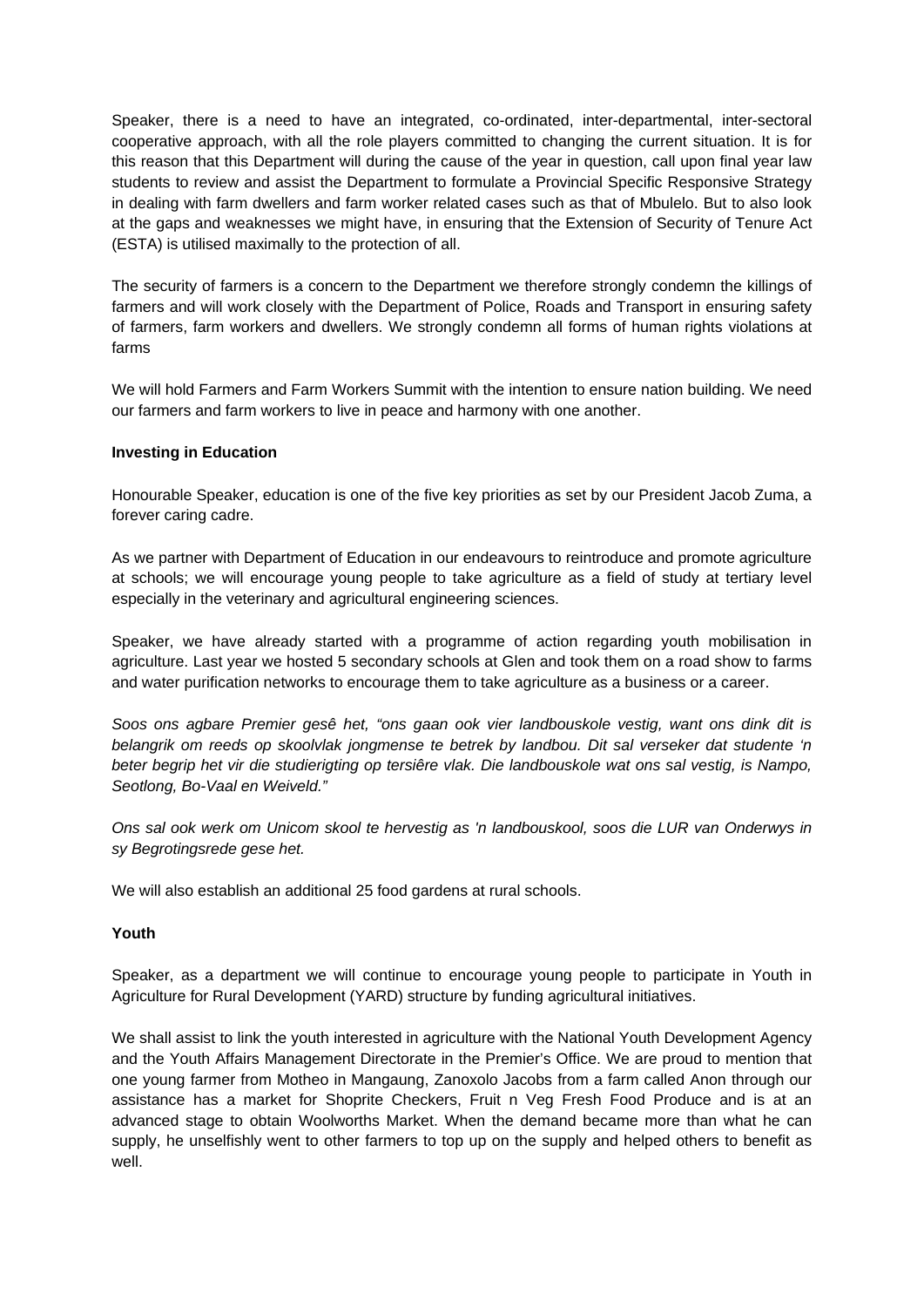## **Women**

#### Speaker, *Igama la Makhosi kazi Malibongwe*

Women emancipation into the mainstream of agricultural economy cannot be over-emphasised.

We will continue to integrate gender equity measures into our programme of action. We have mobilised women power in agriculture through the establishment of Women in Agriculture and Rural Development (WARD) structure. This shows our commitment in ensuring the empowerment of women in this historically male dominated sector.

Female farmers have already made strides in this sector. This programme is yielding the required results and the shining example is Mrs Lentoro from Bainsvlei who is producing field crops such as maize and sunflower and is supplying Fruits & Veg Market and Senwes. She indicated her profit margins to be over one million Rand.

*Bomme hare tswelleng pele ho beha letsoho mohomeng re fepeng setjhaba sa Foreisitata ka dijo tsa theko e fihlellehang.* 

## **Programme 1: Administration**

In our endeavours to strengthen our capacity as Department for working faster, harder and smarter, we have appointed 50 Agricultural Scientists from Free State and the majority of whom are women.

We also appointed 32 young graduates through intern-ship programme in various fields in agriculture. The Department has also taken a strategic decision on motivating staff through internal promotion; most of the vacant posts have been filled by internal staff.

In responding to the Premier's call to create permanent and decent jobs the Department will not renew the outsourced security service contract upon its expiry. We will employ sixty (60) security officers.

The Department has approved bursaries to employees to improve their skills and upgrade their qualifications. We have supported 37 employees in this regard and the number will be increasing this financial year.

The total amount of R109 million has been allocated to this programme.

## **Programme 2: Sustainable Resource Management**

Speaker, the department will implement eighteen (18) Land-Care projects and one (1) Junior Land-Care project to the value of R4.3 million. The temporary jobs to be created through these projects will be about 100. Under Junior LandCare the department will focus mainly on agricultural schools.

We will continue to contribute to the Expanded Public Works Programme by using beneficiaries or local people to eradicate invader plants, establishment of pastures, construct fire belts, waterways and contours on eroded lands. The total budget for this programme is R21 million

## **Programme 3: Farmer Support and Development**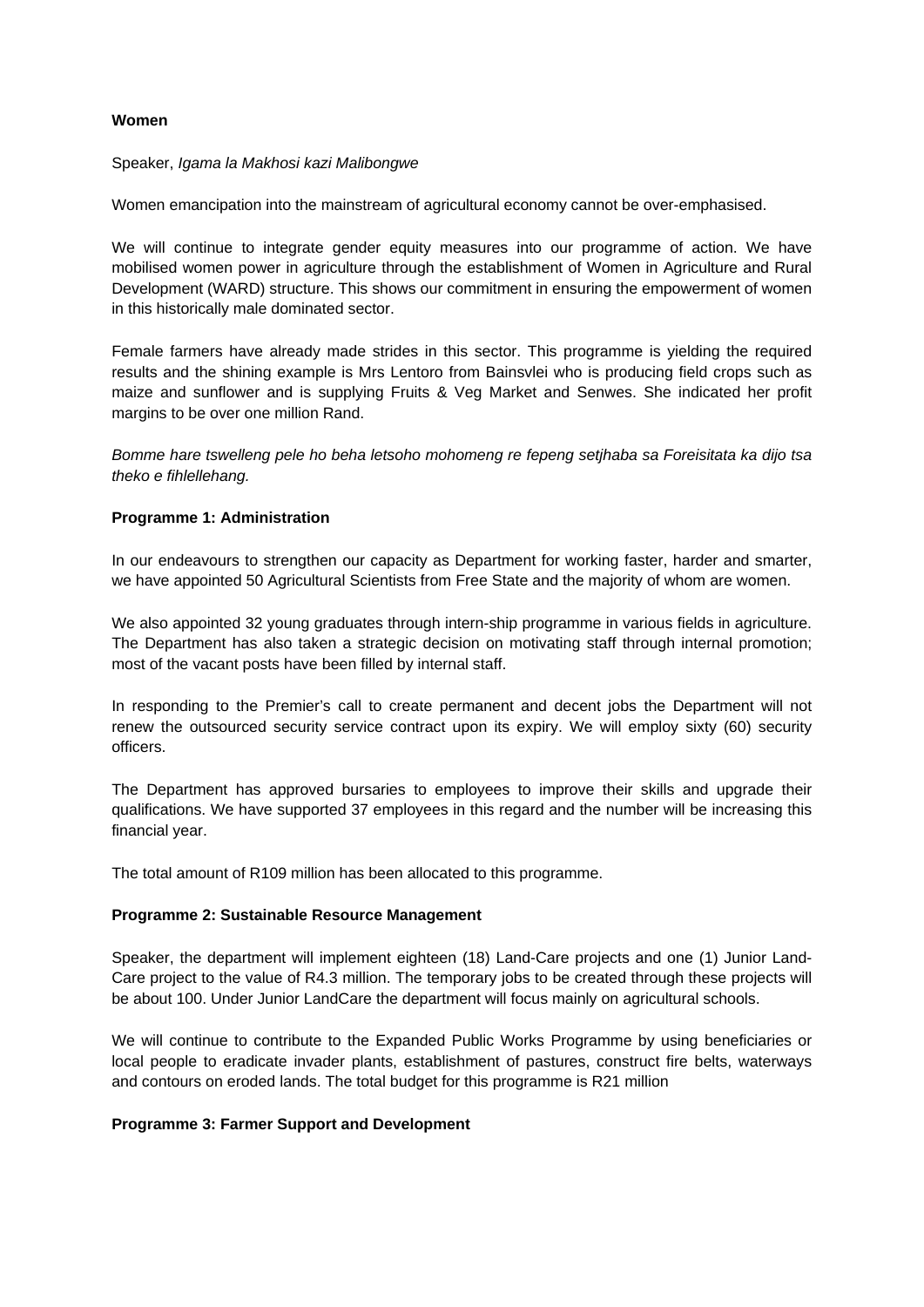Speaker, the Freedom Charter says "The State Shall help entrepreneurial farmers with implements, seeds, tractors and dams to save the land and assist the tillers."

This quote is continuing to become the reality as the department continues to provide farmers with mechanisation, production inputs and provision of farming infrastructure.

This programme is aimed at enhancing food security, farmer support and settlement

That is why we are assisting Mr Kobo of Thitapoho farm with a dam construction worth R3.8 million and we will further assist him to install irrigation system to the tune of R1.7 million.

To date 31 farmers have benefited from our mechanisation programme. I must also mention that a total of 127 farmers have benefited from agricultural inputs such as seeds and fertilizers. For example the former farm workers at Zandfontein in Moqhaka, Viljoenskroon, have benefitted from the scheme.

The Department will continue to provide farmers with the support in the new financial year through Letsema/Ilima programme and we will implement more than 47 projects to the total grant of R26 million.

We have reduced the number of projects we are supporting in order to make a high impact in supporting our farmers.

Speaker, during the State of the Province Address, the Honourable Premier said, and I quote:

"Notwithstanding the successes of some of our provincial farmers, we are well aware that farmers still face challenges including access to finance to establish viable farming enterprises, high prices to acquire land and requisite machinery and implements, access to markets as well as poor farm and road infrastructure. Our farmers must be able to increase their profits, broaden the local export base and create additional employment opportunities".

In heeding the Premier's call; we have prioritised the provision of all the requisite farming infrastructure and mechanisation for projects under our care. I am glad to announce that this year, under the Comprehensive Agricultural Support Programme (CASP), the department will be implementing 63 projects to the total budget of R 75 million which in turn will support two thousand, one hundred and ninety one (2191) farmers and create about two hundred and eighty four (284) employment opportunities.

While there have been some challenges in spending the CASP funds in total this financial year due to the complexity and nature of farming business, we want to indicate to this Honourable House, the people of the Free State and emerging farmers in particular, that we will do our business faster, harder and smarter in this year of action.

*Motsamaisi wa dipuisano, thuo ya diphoofolo e bapala karolo ya bohlokwa moruong wa profinsi ya Foreisitata. Ke kahoo ho leng bohlokwa hore e hodiswe le ho tshehetswa hobane e thusa ho hlasela bofuma le tlhokeho ya mesebetsi. Ka hona ho molemo hore borapolosi ba kojwana di mahetleng ba fumantshwe thuso hore e be borakgwebo ba ikemetseng thuong ya diphoofolo.* 

*Ke motlotlo ho phatlalatsa ka hara ntlo ena hore lefapha la Temo le thusitse bo rapolasi ba babedi hore ebe bo rakgwebo ba hlahelletseng ka mahetla hoka hlahisa dikgomo tsa boleng bo hodimo. Re fane ka thuso ya R2,5 million ho rapolasi wa dikgomo tsa Nguni le R1 million ho rapolasi wa dikgomo tsa lebese tsa Shorthorn, seterekeng sa Thabo Mofutsanyana.*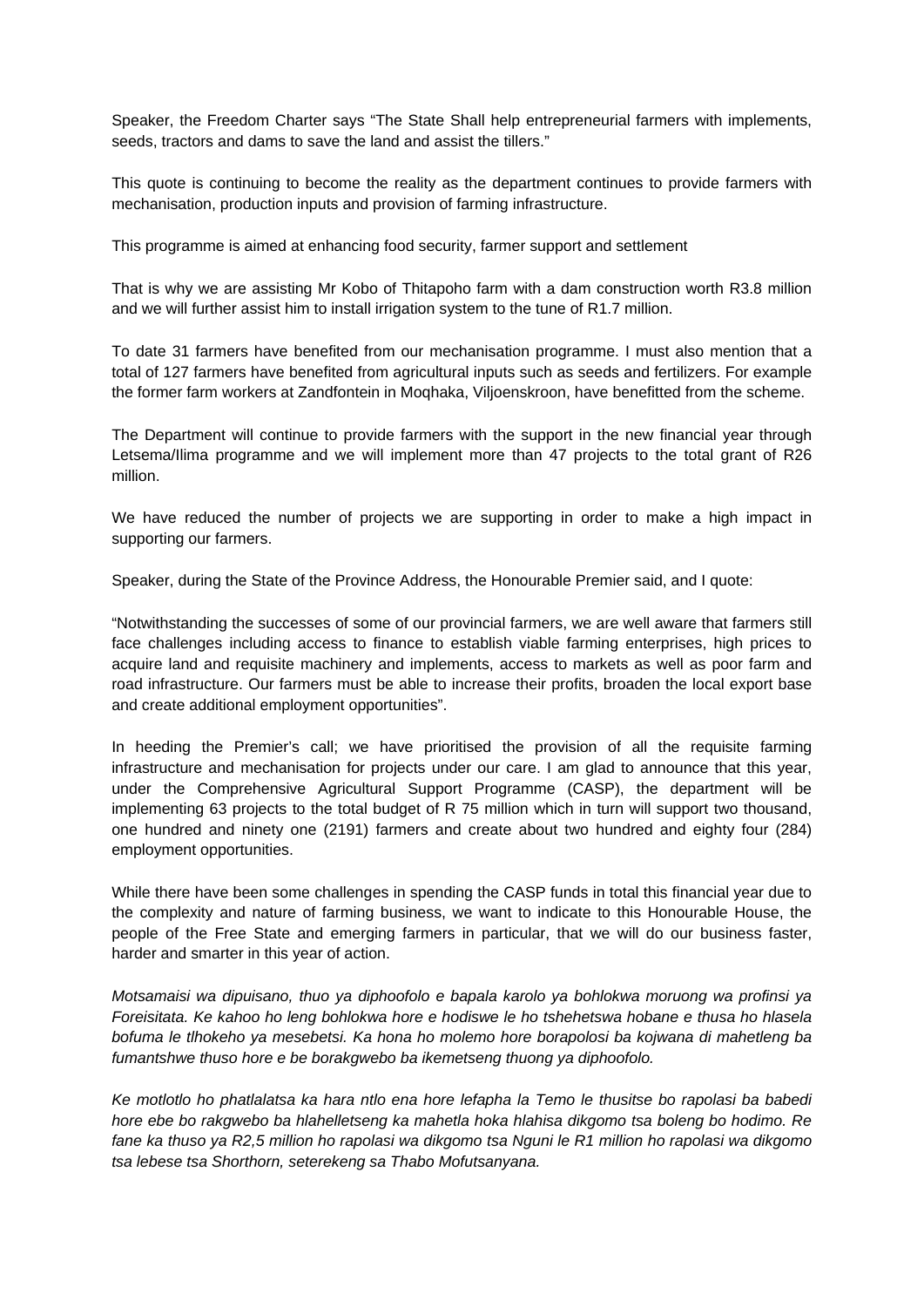This year going forward we put a joint implementation plan with organised agriculture in particular, Free State Agriculture and the National African Farmers Union (NAFU) flowing from the discussion paper that was presented to the Honourable Premier.

The Department is continuing to fund the initiatives we have entered into with the following strategic partners: Oos Vrystaat Kooperasie (OVK), Vrystaat Kooperasie Beperk (VKB), Grain SA, National Emergent Red meat Producers Organisation (NERPO) and Milk Producers Organisation (MPO) The Department has allocated R2 million in support of these partnerships.

Speaker, a series of engagements have already been held with various key departments in ensuring support to the farmers. As indicated earlier we have partnered with Department of Social Development in reviving 250 Vegetable Tunnels in Thaba Nchu.

Together with the Department of Health we will establish vegetable gardens at clinics and Hospitals to support their nutrition programmes. We will continue to support the medicinal project of Sasolburg which is in the spirit of working together. This project was the initiative of the Agricultural Research Council (ARC) and the Department of Health.

In partnership with the Department of Public Works and Rural Development, despite the fact that the rural development is a new mandate we have both made strides in Diyatalawa and Kgolokoeng to ensure rural development.

We appreciate the fact that the Department of Sport, Arts, Culture and Recreation will ensure that farming communities enjoy the fruits of the revolutionary gains by creating public viewing areas for farmers, farm workers and dwellers to be part of the mass to enjoy the Soccer World Cup 2010 games.

We further appreciate a food garden project started by the MEC Khothule in his Constituency area in Bethlehem. In working together we ensure access to food in every household.

Re boela re tlotla Lefapha la Kopanelo ya Puso, tsa Botjhaba le Bodulo ka ho elellwa bohlokwa ba ho ahela basebeletsi, badudi le borapolasi matlo mapolasing.

Through game farming we will continue to promote agri-tourism in our province working together with the Department of Economic Development, Tourism and Environmental Affairs.

The Department of Agriculture is working closely with the Department of Police, Roads and Transport, to combat stock theft along our borders with neighbouring countries.

Ek wil graag die LUR vir Polisie, Paaie en Vervoer bedank deurdat hy gehoor gegee het aan ons versoek dat die plaaspaaie herstel moet word wat beskadig is tydens die afgelope reënseisoen.

Tesame met die Bultfontein Distriklandbou, ons het reeds die spoorlyn met die LUR van Polisie, Paaie en Vervoer bespreek om die spoorlyn in die Bultfontein-omgewing weer in werking te stel. Dit sal help om die lading van swaar voertuie op ons paaie te verminder.

This Programme is allocated R160 million.

Speaker, indeed this shows that Working Together We Can Do More.

#### **Programme 4: Veterinary Services**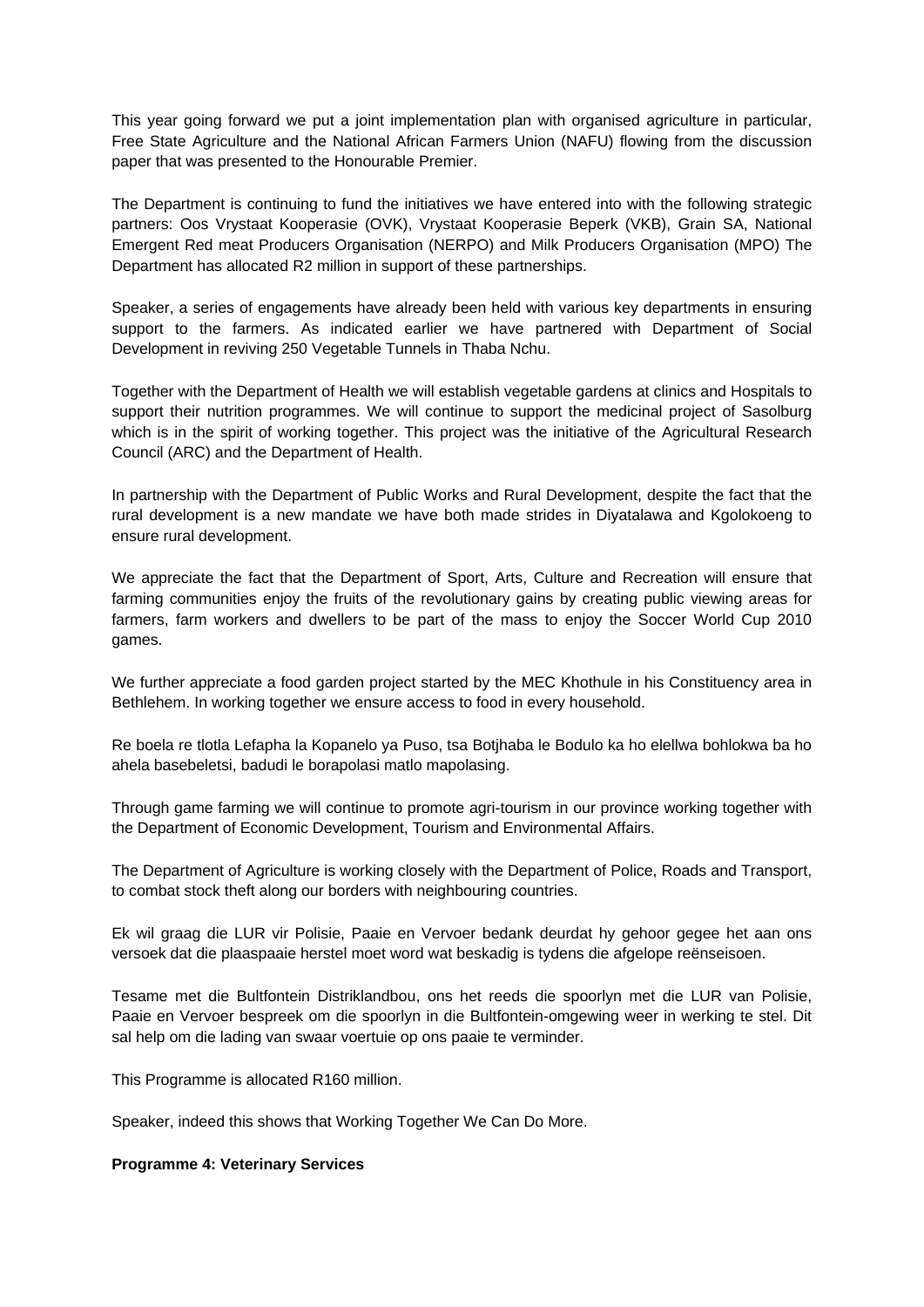This programme is aimed at enhancing the Public Health through the prevention of animal diseases and therefore contributing positively to the economy of the province.

Speaker, one of our key responsibilities as a department is to promote food safety through the implementation of the Meat Safety Act (Act 40 of 2000). Furthermore is to provide a reliable and reputable diagnostic service through performing post mortems and other laboratory tests to determine the causes of animal diseases.

Interventions by the department in dealing with the issues raised by the Red Meat Producers' Organisation (RMPO) with the Premier has provided a platform for clarification of issues, thus paving a way for much more meaningful deliberations to continue.

Honourable Speaker, heavy rains that occurred during January and February months in the Northern, Eastern and Central parts of the Free State province have been a relief to some of our farmers on their grazing land but have also caused serious damages to some farmers on their infrastructure, field crops, livestock, etc. We have since reported the matter to the Department of Agriculture, Forestry and Fisheries for a relief fund.

The Free State province experienced outbreak of the Rift Valley fever (RVF) (Feberu ya Melatswana, Slenkdalkoors) caused by mosquitoes due to these heavy rains. It was initially reported on three (3) farms in Bultfontein. This disease has since been confirmed on surrounding farms and towns within and beyond the borders of Lejweleputswa District and other neighbouring provinces.

In responding to this outbreak, the department has deployed response team comprising of Veterinarians, Animal Health Technicians in conjunction with the Department of Health. It has further procured 400 000 doses of the vaccine worth over R1.2 million to immunise the susceptible animals in the province. We have already started with the vaccination programme.

This programme has been allocated a total of R42 million.

## **Programme 5: Technology Research and Development Services**

Agriculture continues to be one of the key industries in the Free State province. In order for this to be maintained and/or improved Agricultural Technologies generated through Research and disseminated to farmers for implementation will have to play a major role to keep abreast of global trends and challenges. Agriculture further operates in a global market and will only survive if Agricultural Technologies, generated through Research, are applied.

Twenty projects investigating methods to optimize agricultural production from a household food security to a commercial level are currently running. We are currently running two trials namely Soyabean cultivar and Indigenous crops (Amaranthus and Cowpeas) in collaboration with the Agricultural Research Council (ARC) in the Qwaqwa area.

The budget for this programme is R54 million.

## **Programme 6: Agricultural Economics**

We have heard the Premier's concern on agro-processing and value adding and we have a pleasure to mention and display the value added products from the following projects:

- Artchar from Mantsopa Mothers Trust,
- Milk from the Lebebe Dairy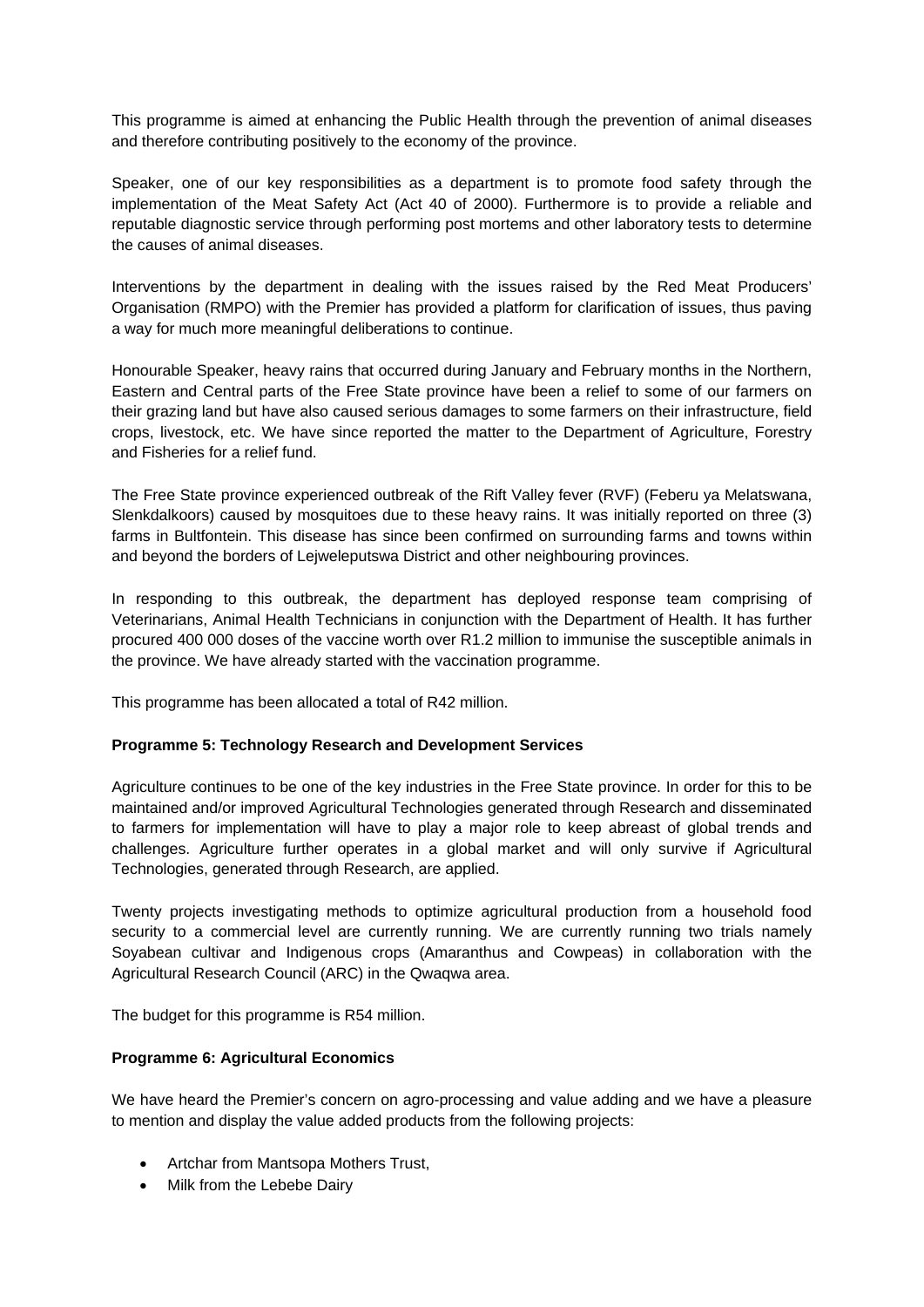- Baby tomatoes from Batloung
- Honey from Tswellang Youth Bee
- Bath salts from Tlalo le Hlwekileng
- Botshabelo Tripe canning

In the last budget speech, we mentioned Wilhemina as one of our agro-processing projects and invested R1.5 million for processing equipment.

Today we are announcing that we are taking the project forward. This Cherry and Peach Processing farm will be supported with R2 million for dairy parlour, yoghurt making machines and a cooler truck for transportation of the dairy product to the market.

In partnership with Potato SA, we will add value to potatoes we are producing in the Maluti-A-Phofung particularly in Kgolokoeng.

This therefore demonstrates our commitment to work closely with our Traditional Leaders and our pledge to rural development as a Country's key Priority.

The allocated budget for this programme is R5 million.

#### **Programme 7: Structured Agricultural Training**

For the year ahead; the department will invest R6 million in farmer support and development, through various interventions ranging from mentorship and training. Out of this amount R2.5 million will be used to implement mentorship programme in addition to the already existing mentors supported by the Department.

The allocated budget for this programme is R14 million.

## **Assistance to MK Veterans**

Honourable members, *re bona ho le bohlokwa, re le lefapha, hore diprogramong tsa rona re se lebale bahale ba rona ba MK ba lwanetseng tokoloho: - Comrades Lebentlele le Motsoahae re ba thusitse ka terekere, disebediswa tsa polasi, dipeo, manyolo, tanka ya metsi, disele, dikgoho le dihoko tsa tsona. Selemong sena re hatela pele ka ho hloma di green house le marang-rang a metsi* (irrigation system).

In the 2010/11 financial year, we will assist the late comrade Carpede's family with acquisition of the farm De La Rey and the necessary production inputs to run the farm successfully.

## **Conclusion**

Speaker, in many of our meetings Mr Herman Meiring consistently says:

"Failing to plan, is planning to fail"

Therefore in conclusion, let me state that we are ready to continue to support our farmers with information and technology, marketing and business development, training and capacity building.